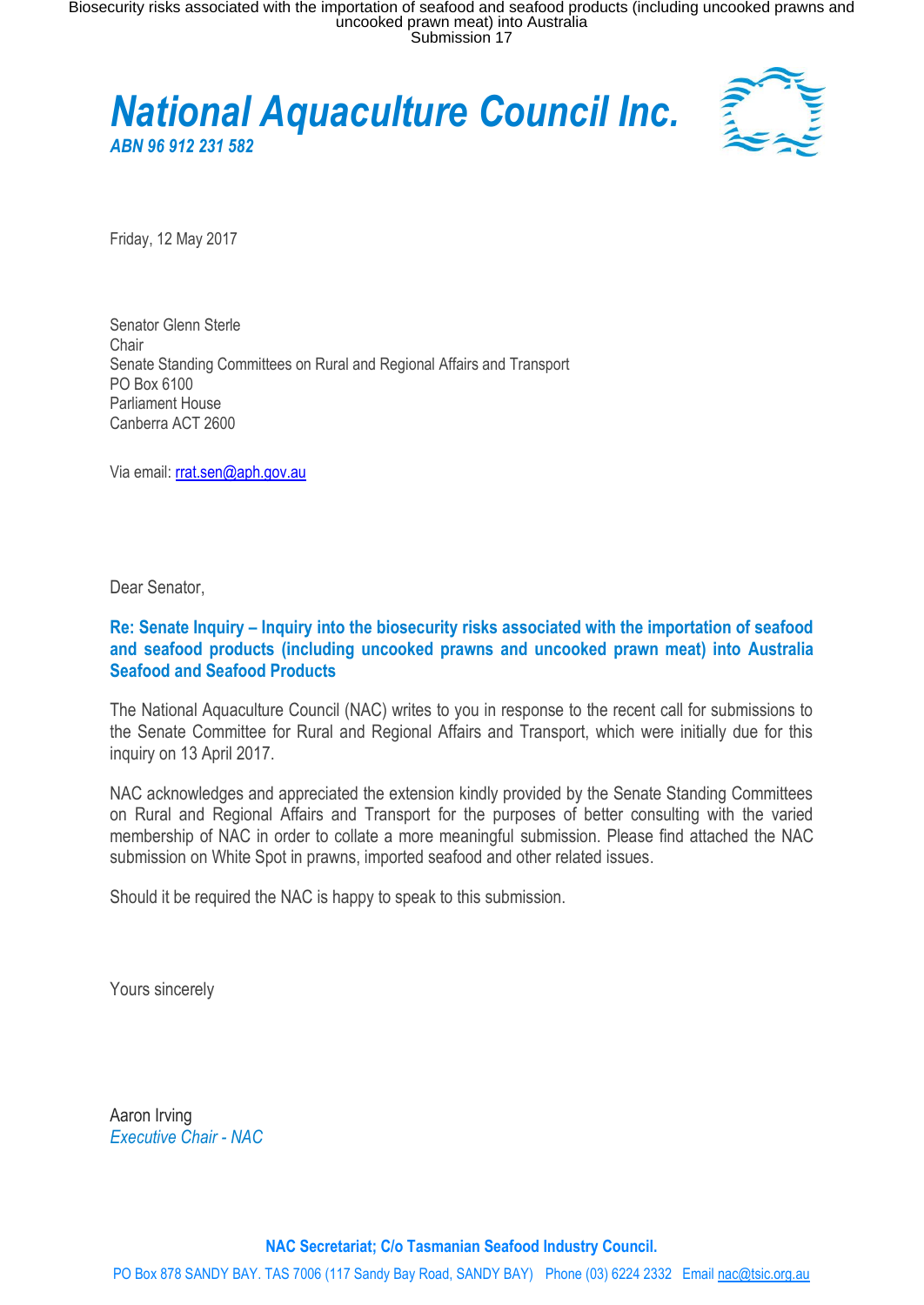Biosecurity risks associated with the importation of seafood and seafood products (including uncooked prawns and uncooked prawn meat) into Australia Submission 17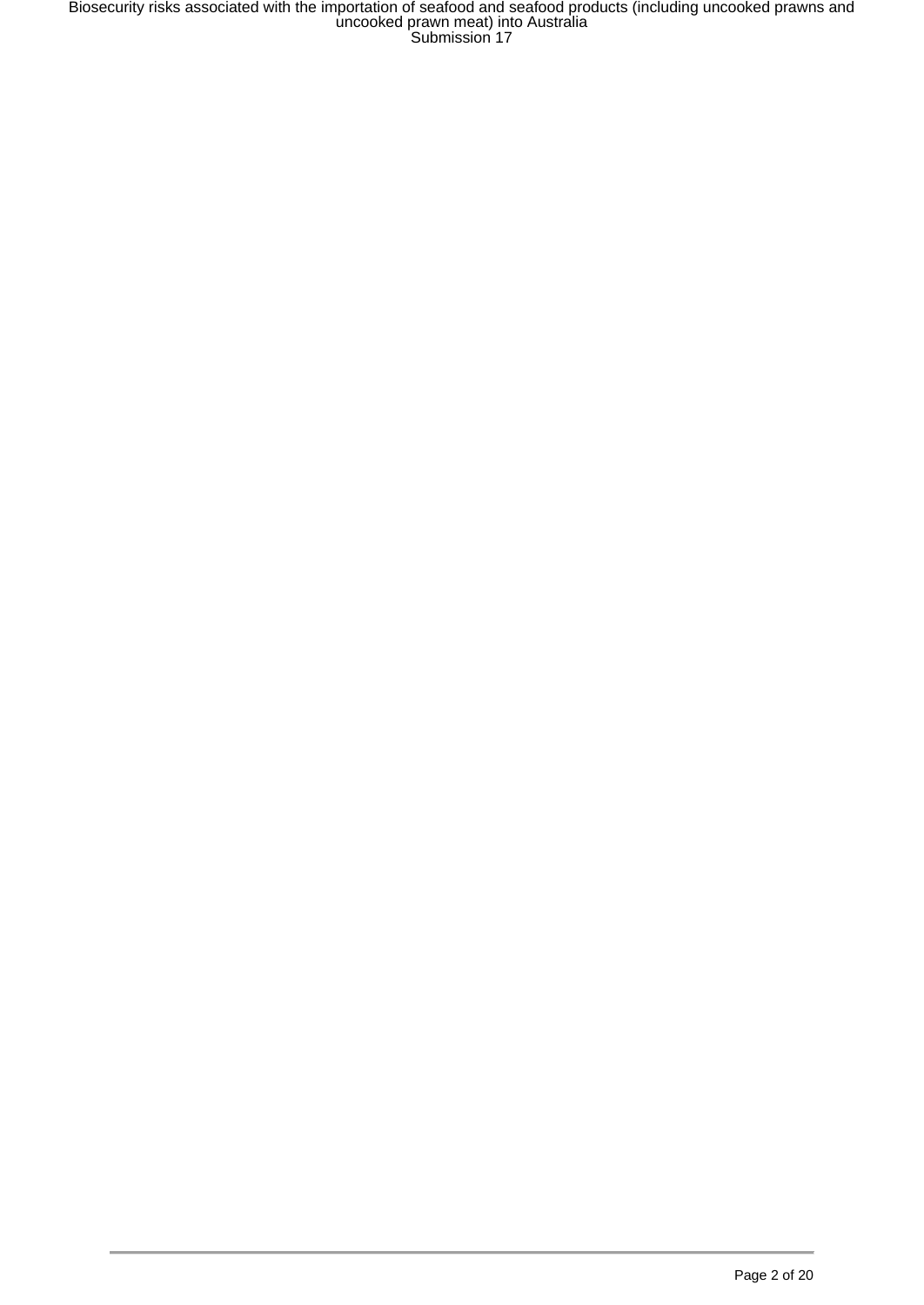Biosecurity risks associated with the importation of seafood and seafood products (including uncooked prawns and<br>uncooked prawn meat) into Australia<br>Submission 17



**Submission to the**

# **Australian Senate: Rural and Regional Affairs and Transport References Committee**

**on the**

**Inquiry into the biosecurity risks associated with the importation of seafood and seafood products (including uncooked prawns and uncooked prawn meat) into Australia Seafood and Seafood Products**

**May 2017**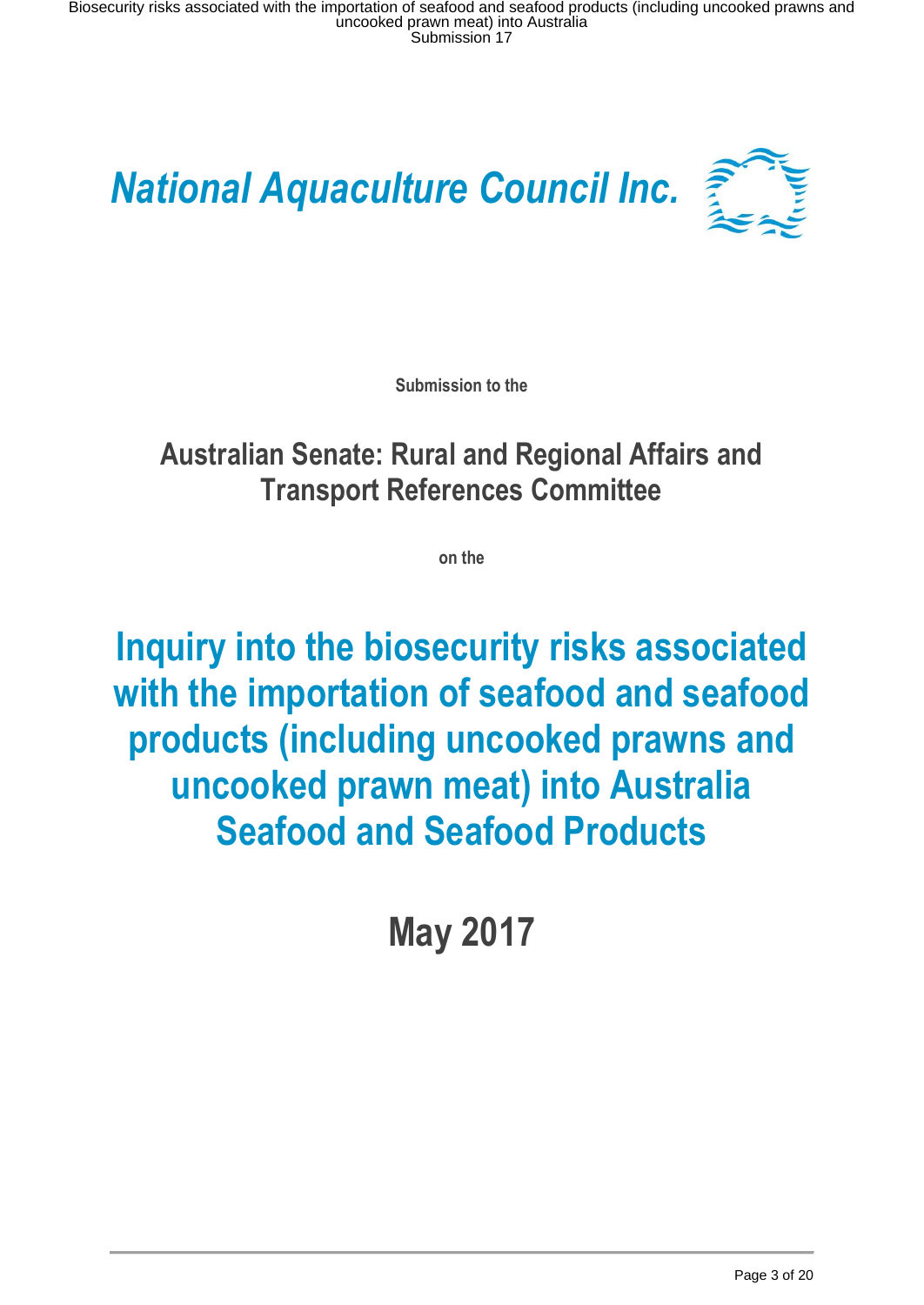# **Australian Senate (Rural and Regional Affairs and Transport References Committee) Inquiry into biosecurity risks associated with the importation of seafood and seafood products.**

# **1. EXECUTIVE SUMMARY**

# **1.1 OVERVIEW**

Over 100,000 tonnes of fresh or frozen seafood is imported into Australia annually. Despite the ability of some of these products to transmit exotic diseases to Australia, in many cases there are very few import controls applied to them. The portion of these products that are derived from aquaculture (around 50%) pose a significant biosecurity risk to Australian aquaculture. This has been amply demonstrated by the recent outbreak of White Spot Disease (WSD) in prawns in Queensland and in numerous international examples.

Over the past three decades, global aquaculture has expanded tenfold. Much of this expansion occurred in Asia where the majority of seafood imports to Australia are sourced. During that time more than fifteen entirely new aquaculture diseases have been described, most of which are exotic to Australia.

Australian aquaculture has already experienced White Spot Disease (WSD) in prawns and Pacific Oyster Mortality Syndrome (POMS), with devastating consequences. Further to this, it must be expected that more diseases will challenge this country"s biosecurity in future., and in doing so place Australia"s Aquaculture Industry at risk.

An Import Risk Analysis (IRA) for prawns was completed in 2009, and disease testing of imports was implemented as a result. However, this was not sufficient to prevent the WSD outbreak.

In the case of finfish, an IRA was completed in 1999. Notwithstanding that this IRA set the current import controls for salmonids and the pre-border, border and post-border import permits requirements for baitfish, the NAC acknowledges that this IRA is almost 20 years old and does not reflect the breadth of the current finfish imports. For example, the finfish IRA does not identify and quantify risk specifically to barramundi, which is an iconic Australian species. It is NAC"s submission that Barramundi conform specifically to the Harmonized Commodity Description and Coding System (HS) with its own HS code, and be the subject of its own IRA. We note further, that as far as can be determined, an IRA has not been conducted on molluscs.

The National Aquaculture Council (NAC) places the highest possible priority on mitigating, minimising and avoiding the biosecurity risk associated with the importation of seafood and seafood products. To this end we recommend that the precautionary principle be applied, consistent with WTO and Australia"s sovereign trade obligations, when there is insufficient information to demonstrate acceptable importation risk and that an "appropriate level of protection" (ALOP) cannot be achieved.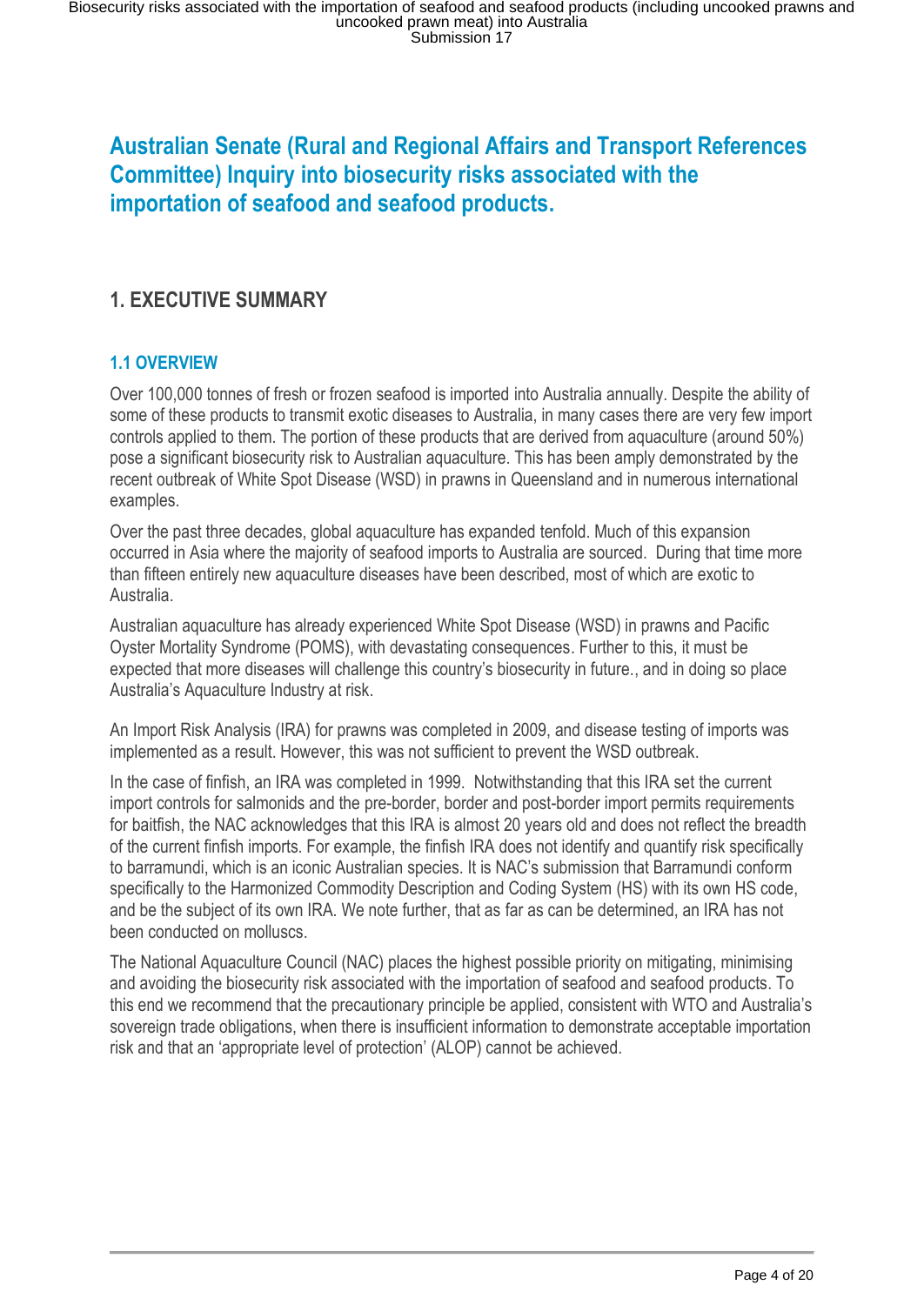# **1.2 RECOMMENDATIONS**

#### Recommendation 1

The NAC strongly urges the Australian Government to implement the recommendations provided to this Inquiry in the submission by the Australian Prawn Farmers Association.

#### Recommendation 2

The NAC recommends that an urgent Import Risk Analysis (IRA) be initiated for barramundi in the face of recognized, specific disease threats. This IRA needs to be predicated on Barramundi specific Harmonized Commodity Description and Coding System (HS) codes.

#### Recommendation 3

The NAC recommends that in order to ensure important that import controls are fit for purpose, are within Australia's best interest and are consistent with Australia's international trade obligations including conformance with WTO rules, SPS Agreement provisions and trade agreements with key export markets; there should be greater inclusion of aquaculture and seafood producers at the biosecurity/trade interface. Currently Industry although consulted, is all but excluded from direct engagement in these processes. It is NAC"s submission that aquaculture seafood producers are well placed to understand the tension between the importance of engaging with external markets and relying on and adhering to effective biosecurity.

#### Recommendation 4

The NAC strongly urges the Australian Government to undertake an IRA for molluscs.

#### Recommendation 5

The NAC acknowledges that it can take up to a year or more to complete an IRA. Therefore the NAC recommends that concurrent with the time required to undertake an IRA review, surveillance testing for exotic diseases should be conducted on representative samples of all imported, fresh and frozen aquaculture sourced seafood. In the event that there are significant detections, strong mitigation measures must be implemented, which could include temporary suspension of fresh and frozen aquaculture imports until the risk can be demonstrated to be low and that ALOP can be achieved.

The outbreak of white spot disease in Queensland puts considerable pressure on Australia"s competitive advantage as a low biosecurity risk aquaculture producer of high quality prawns. All prawn farms must now consider making significant capital investments in biosecurity infrastructure to prevent the introduction of disease agents. This includes arrangements for water filtration, disinfection, and the control of crabs, birds and the prevention of access by unauthorized persons.

#### Recommendation 6

The NAC encourages Commonwealth and State Governments to provide financial support for existing aquaculture farms to rapidly upgrade their biosecurity infrastructure. A system similar to the Commonwealth On-Farm Further Irrigation Efficiency Program available to farms in the Murray Darling Basin would be a cost effective investment.

The NAC notes that, following the incursions of POMS and WSD, leaders in government and industry recognise the negative impact of the absence of an Aquatic Emergency Animal Disease Response Agreement (Aquatic Deed) between Governments and Industry. Acknowledging that negotiations for an Aquatic Deed by Industry and Government parties is currently underway; it is widely accepted that such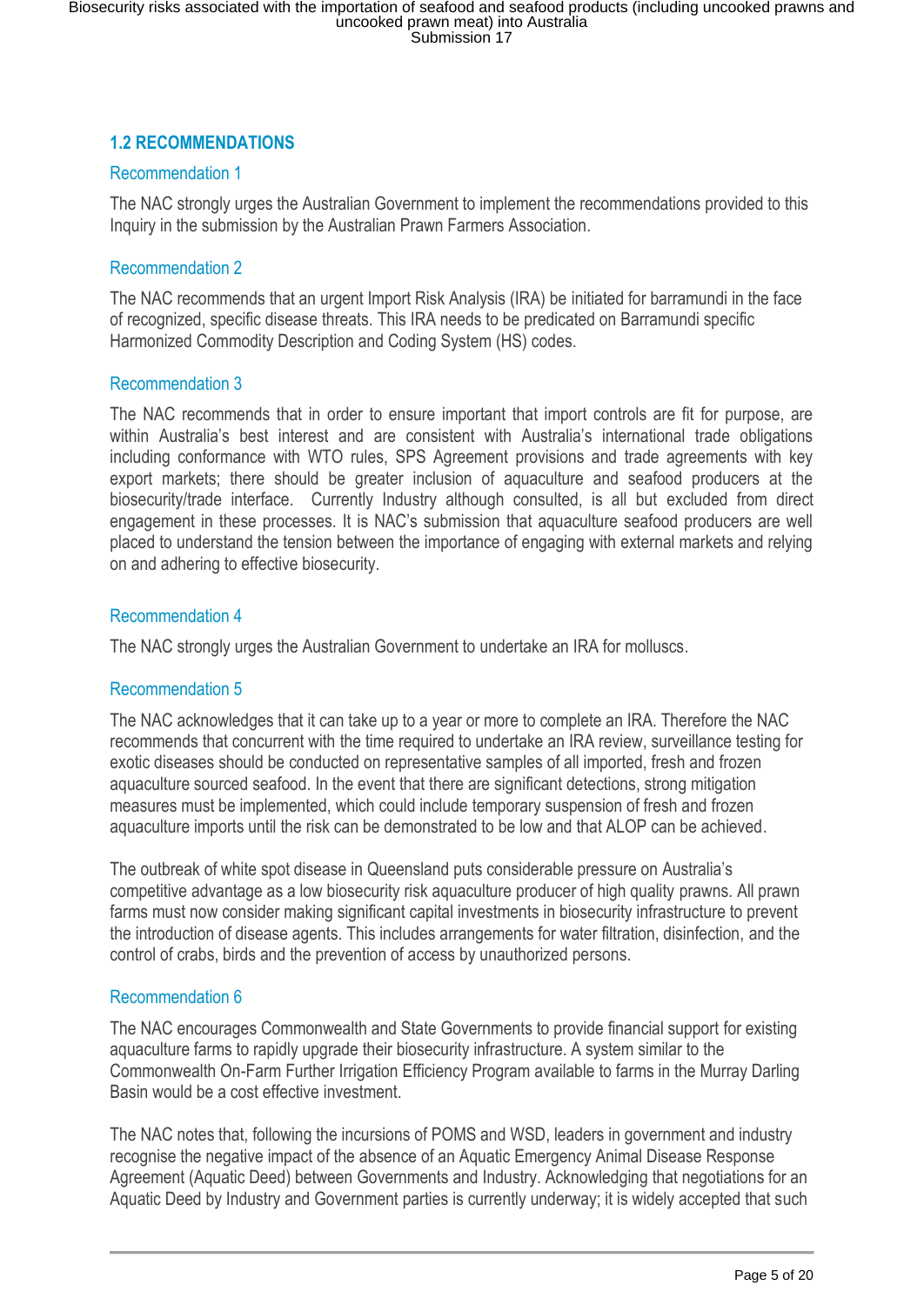an agreement should significantly improve communication, coordination and financing of future emergency disease responses.

#### Recommendation 7

Until the ratification of the Aquatic Deed, It is the recommendation of NAC that the Government remains totally responsible for any disease entry, which is the result of breakdowns in border biosecurity.

The NAC submits that evidence provided by Department of Agriculture and Water Resources (DAWR) staff to the Senate Estimates Committee over recent months makes it clear that DAWR knew of the breakdown in WSD biosecurity more than six months prior to the first diagnosis of WSD. The decision by DAWR not to inform Industry and State governments of this situation in order to protect the integrity of criminal prosecutions in Operation Cattai, has significantly damaged trust on many levels within the biosecurity chain. Similarly, the apparent willingness of many prawn importers to flout biosecurity controls and the culture in DAWR that allowed it to happen has reduced the confidence in Australia"s import biosecurity framework for aquaculture products.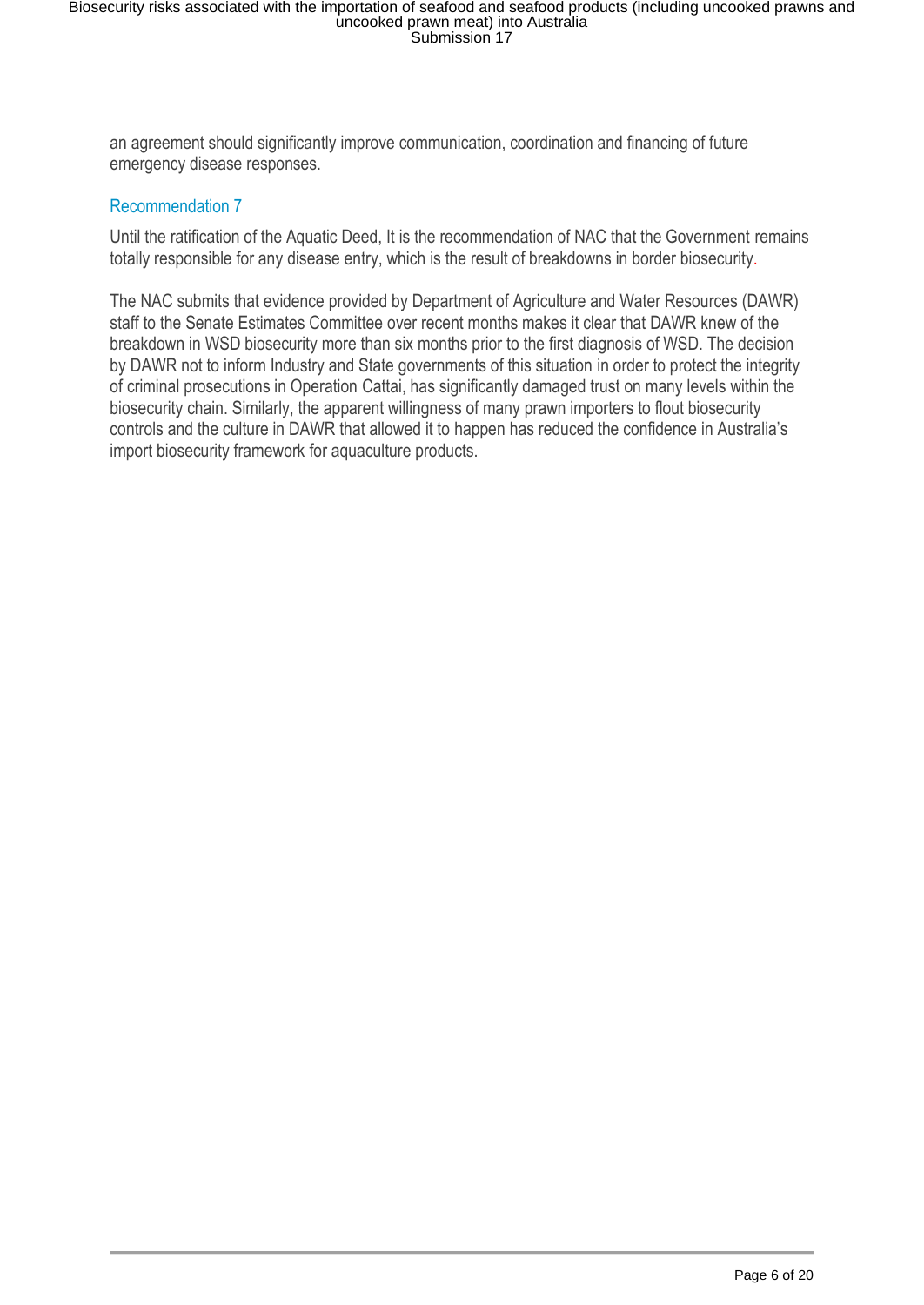# **2. INTRODUCTION**

# **2.1 BACKGROUND**

The National Aquaculture Council (NAC) is widely recognised as the peak industry body of the Australian aquaculture industry. The membership of NAC, comprising Australian aquaculture, mariculture and pearl culture contributes in excess of \$1 billion to the Australian economy; what is more over the last decade aquaculture production increased exponentially, and is expected to continue to do so with aquaculture sectors such as salmon showing strong export growth and pearl exports improving on previous years.

Members of NAC include:

- Australian Abalone Growers Association (AAGA)
- Australian Barramundi Farmers Association (ABFA)
- Aquaculture Council of Western Australia (ACWA)
- Australian Pearl Producers Association (PPA)
- Australian Prawn Farmers Association (APFA)
- Australian Southern Bluefin Tuna Industry Association (ASBTIA)
- Oysters Australia (OA)
- Tasmanian Salmonid Growers Association (TGSA)
- Tasmanian Seafood Industry Council (TSIC)
- Sydney Fish Market
- Aquaculture Feed Industry

On behalf of the Australian aquaculture industry, the NAC performs an important advocacy and representative role at the national level to the Australian Government; working on a number of fronts to provide input to policy directions that are favourable to the growth, prosperity and profitability of the Australian aquaculture industry.

# **2.2 NAC SUBMISSION**

The NAC thanks the Australian Senate (Rural and Regional Affairs and Transport References Committee) for the opportunity to make a submission Inquiry into biosecurity risks associated with the importation of seafood and seafood products.

For the NAC, and the aquaculture industry broadly, biosecurity is a very high priority, which is afforded significant resources in order to ensure the Australian aquaculture products are produced in an aquatic environment where threats from pathogenic diseases and pests are avoided or minimised.

Indeed, the NAC has posited that effective biosecurity; minimising disease threats and effectively responding to them will be some of the most significant challenges facing the aquaculture industry over the next 20 years.

The NAC notes that this inquiry into the importation seafood and seafood products and the biosecurity risks associated with the importation of aquaculture products represents an opportunity to explore issues, bring problems out into the open and find solutions for them. We appreciate the opportunity to contribute to this important inquiry.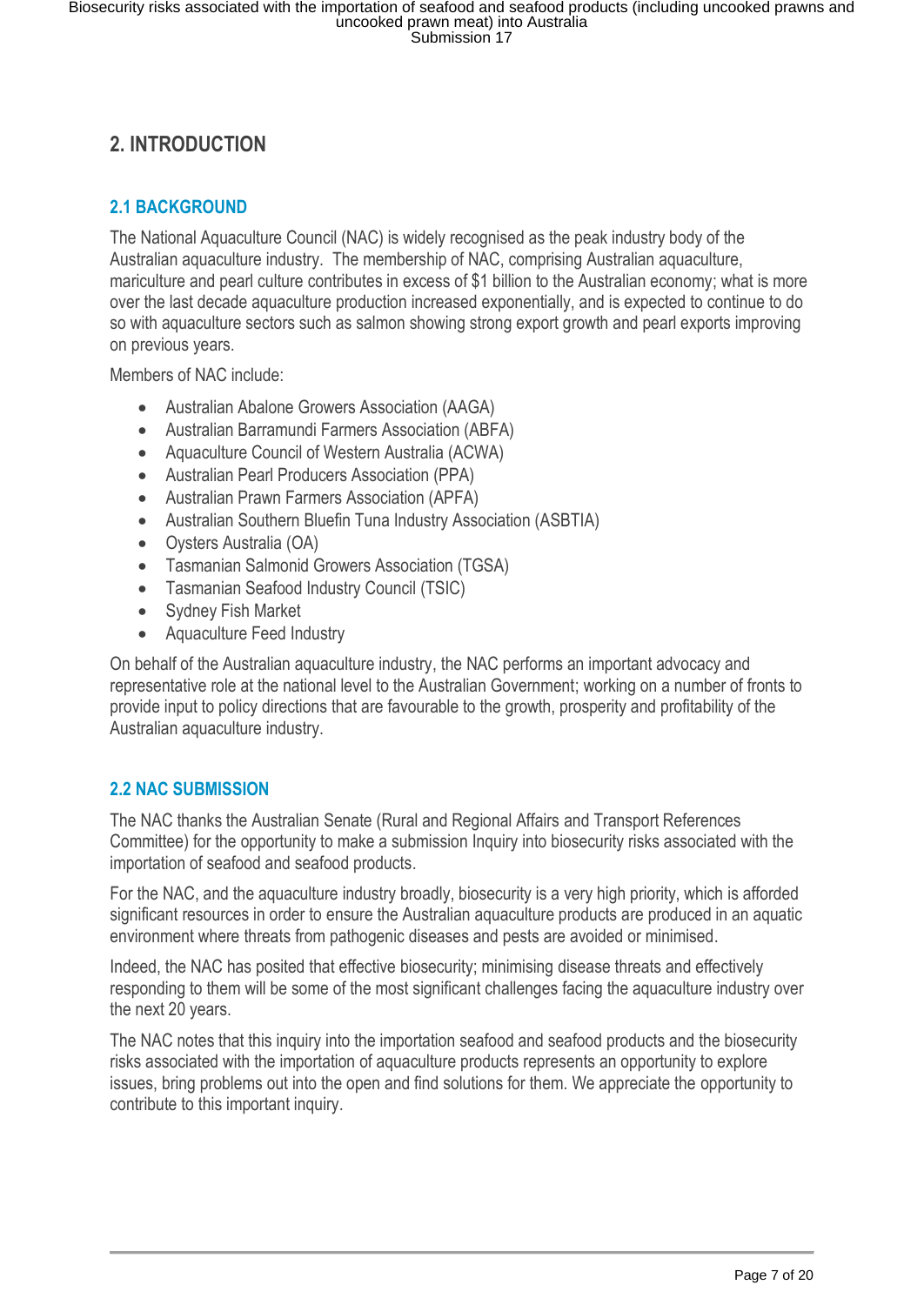This submission will address the following Terms of Reference:

- The effectiveness of biosecurity controls imposed on the importation of seafood and seafood products, including, but not limited to, uncooked prawns and prawn meat into Australia, including the import risk analysis process concluded in 2009 that led to these conditions being established;
- The adequacy of Commonwealth resourcing of biosecurity measures including Import Risk Assessments;
- Domestic and foreign trade implications for Australian industries resulting from the suspension of importation of seafood and seafood products, including, but not limited to, uncooked prawns and uncooked prawn meat in Australia;
- Matters to be satisfied in the management of biosecurity risk before imports of seafood and seafood products, including, but not limited to, uncooked prawns and uncooked prawn meat into Australia could recommence;
- Any related matters.

Although the above Terms of Reference are addressed they are not set out under each term of reference, rather they are canvassed within the body of relevant sections.

# **2.3 OTHER SUBMISSIONS**

As mentioned above the NAC is recognised federally as the peak industry body of the Australian aquaculture industry. NAC performs an important advocacy and representative role at the national level to the Australian Government on behalf of its members. Therefore NAC supports those submissions provided by NAC member organisations including those provided by the Australian Prawn Farmers Association (APFA), the Australian Barramundi Farmers Association (ABFA) and the Australian Southern Bluefin Tuna Industry Association (ASBTIA), where relevant.

The NAC is a member of the National Seafood Industry Alliance (NSIA) representing the aquaculture sector, and supports the submission made by NSIA, and that of other members of NSIA, where they are not inconsistent with aquaculture.

Notwithstanding the overlapping interests and synergies of NAC, its members and NSIA; this NAC submission will focus on issues, which are of particular relevance to the aquaculture sector of the seafood industry.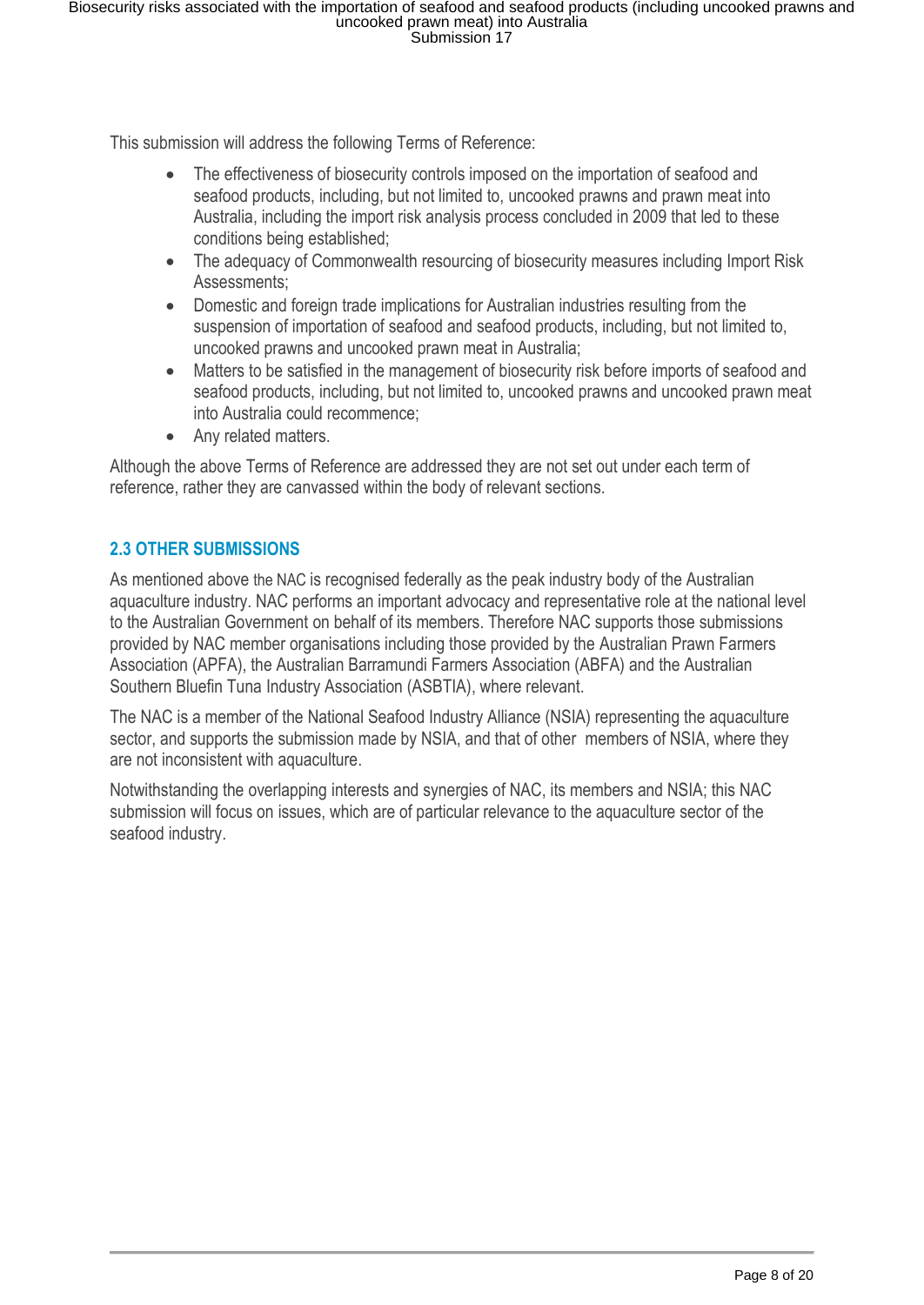# **3. SUBMISSIONS AND RECOMMENDATIONS**

# **3.1 THE CURRENT STATUS OF SEAFOOD IMPORTS INTO AUSTRALIA**

The highest risk products from a biosecurity standpoint are fresh and frozen fish produced in aquaculture facilities and imported into Australia. This is compounded if the products require any subsequent processing which results in animal waste or waste water associated from the processing.

The major seafood species that are potential risks are prawns, basa, barramundi, salmonids, oysters and mussels. It is also widely accepted that imported ornamental species pose significant biosecurity risks.

| <b>Imported Item</b>                 | Volume ('000 tonne) | <b>Value (\$Billion)</b> |
|--------------------------------------|---------------------|--------------------------|
| Fish                                 | 160                 |                          |
| <b>Crustaceans and Molluscs</b>      | 68                  | 0.8                      |
| Total, Edible                        | 228                 | 1.8                      |
| Non-edible                           | na                  | 0.2                      |
| All fishery and aquaculture products | na                  | \$2billion               |

Table 1: Volume and Value of Seafood Imports into Australia 2014-15 year (Savage, 2015):

The NAC notes that of the 228,000t of edible seafood imported in 2014-15, 117,000t was imported fresh or frozen. The proportion of these products derived from aquaculture cannot be accurately determined due to lack of data. However it can be assumed that imported prawns (21,000t), salmonids (4,400t), and mussels (1,800t) are aquaculture products. The NAC notes further, another significant category "other" (59,000t) presumably includes a large volume of basa, plus barramundi. It can therefore be assumed that at least 50 per cent of this imported fresh or frozen seafood is derived from aquaculture. The major sources of seafood imports are Thailand, China, Vietnam and New Zealand, in that order.

# **3.2 IMPORT RISK ASSESSMENTS, RISK ANALYSIS & TRACEBILITY**

As discussed above, to better understand the nature and scope of aquaculture and fishery seafood and seafood product importation into Australia, a detailed analysis of seafood import is required. It simply is not possible to holistically understand the depth and breadth of the risk associated with imported seafood products, with the paucity of published data relevant to aquaculture species. This is a significant problem that needs to be addressed as the aquaculture industry grows.

This could be achieved with the incorporation of minimum traceability requirements for all seafood products entering Australia. These traceability requirements, which enable key data elements (including for example, country of origin, region, production method (whether aquaculture or wild sourced), species, harvest date, farm or vessel etc.), to be readily utilised and understood along the seafood supply chain to assist not only with supply chain management, but also risk management.

Another readily achievable traceability innovation to buttress the ability to track entry of at risk species is to ensure that the international Harmonized Commodity Description and Coding System (referred to as the "Harmonized System" or "HS") is extended to 8 digits. This extension would essentially enable key seafood species, such as barramundi, to be adequately reported, for both risk analysis and tracking purposes. This should include information as to country of origin and the form of the product (i.e. whole, skin on, fillet, fresh, frozen etc.).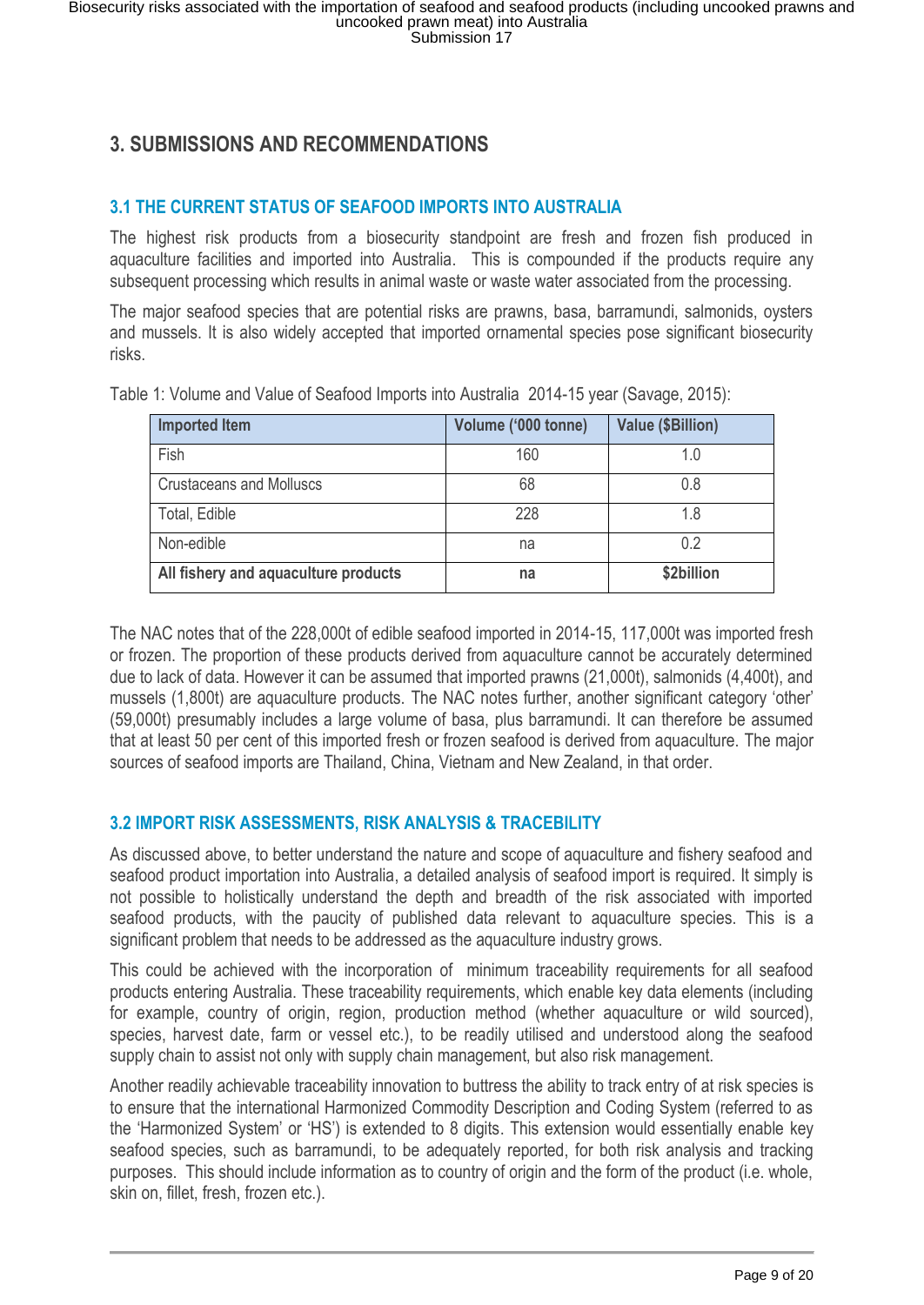### **3.3 BIOSECURITY ARRANGEMENTS**

Australia allows the importation of virtually all seafood in a non-viable, fresh or frozen state. Various conditions that are common to all food imports are placed on import permits, which can include certification of disease free status by the exporting country. Other than uncooked prawns, none of these products are tested for infectious disease agents before or after arrival in Australia. Imports of some species sourced from the wild are allowed under strict pre-border, border and post-border licences.

The arrangements for testing of prawns for two exotic diseases have been in place since 2010, but these have been demonstrated to have been not sufficient to prevent the recent incursion of White Spot Disease (WSD). It appears that the arrangements for sampling and testing of prawns may have been overwhelmed by the arrival in Australia of many infected shipments. While testing imported seafood is an appropriate method of surveillance and early detection of diseased product, it is pushing the system too hard to use it as a screening system whereby product is admitted or rejected after it has arrived in Australia. The APFA submission deals with this weakness in more detail.

It is the NAC submission that testing alone is not designed for significant and ongoing breaches in biosecurity protocol. The reliance on testing at the border as a means to manage the risk of disease from countries where diseases are present and/or endemic is illogical. Furthermore it is arguable that such a tactic inevitably results in the system being pushed outside the initial design parameters of the testing protocols.

It is essential that Australia"s biosecurity controls remain a process of exclusion and prevention. What is more, the reliance on testing, effectuates a false confidence and a break down in precaution with testing only being possible for diseases with a known aetiology and epidemiology and/or where there are available diagnostic tests. Additional aquatic diseases can emerge at any time, regardless of whether or not they are known or testable. What is of even greater concern, are those new diseases that have yet to be identified and therefore lack any requisite diagnostic test.

It remains that in addition to extant testing arrangements, Australia is dependent on the vigilance of the competent authorities of the exporting countries for the prevention of entry of aquaculture diseases. This tactic is also fraught with risks. With respect to white spot disease in prawns, it has been demonstrated that more than fifty per cent of prawn shipments destined for Australia prior to the outbreak of WSD were contaminated with the virus that causes WSD. This is *prima facie* evidence that Australia cannot rely on overseas authorities to always act in a competent manner, and in Australia's best interest. Australia has a primary responsibility to manage its own biosecurity and use whatever measures deemed appropriate to ensure imported enter Australia"s borders in the best interest of all Australians.

Import Risk Assessments are key documents in the determination of conditions imposed by Australian authorities on imports of seafood. Two Import Risk Assessments have been conducted on seafood imported to Australia.

- Generic Import Risk Analysis Report for Prawns and Prawn Products, Final Report. Biosecurity Australia, 2009.
- Import Risk Analysis on Non-viable Salmonids and Non-salmonid Marine Finfish, AQIS, 1999.

The NAC notes that the Import Risk Analysis for Non-viable Salmonids and Non-salmonid Marine Finfish, which was completed 20 years ago, was completed prior to the worldwide expansion of aquaculture, particularly in Asia. What is more, it has not been possible to find any IRA conducted for oysters, mussels or other molluscs. Given that Australia has a number of significant *Mollusca* aquaculture sectors, including Australian south sea pearl oysters, edible oysters, mussels and cockles/pipis, the urgent need for an IRA is certainly present.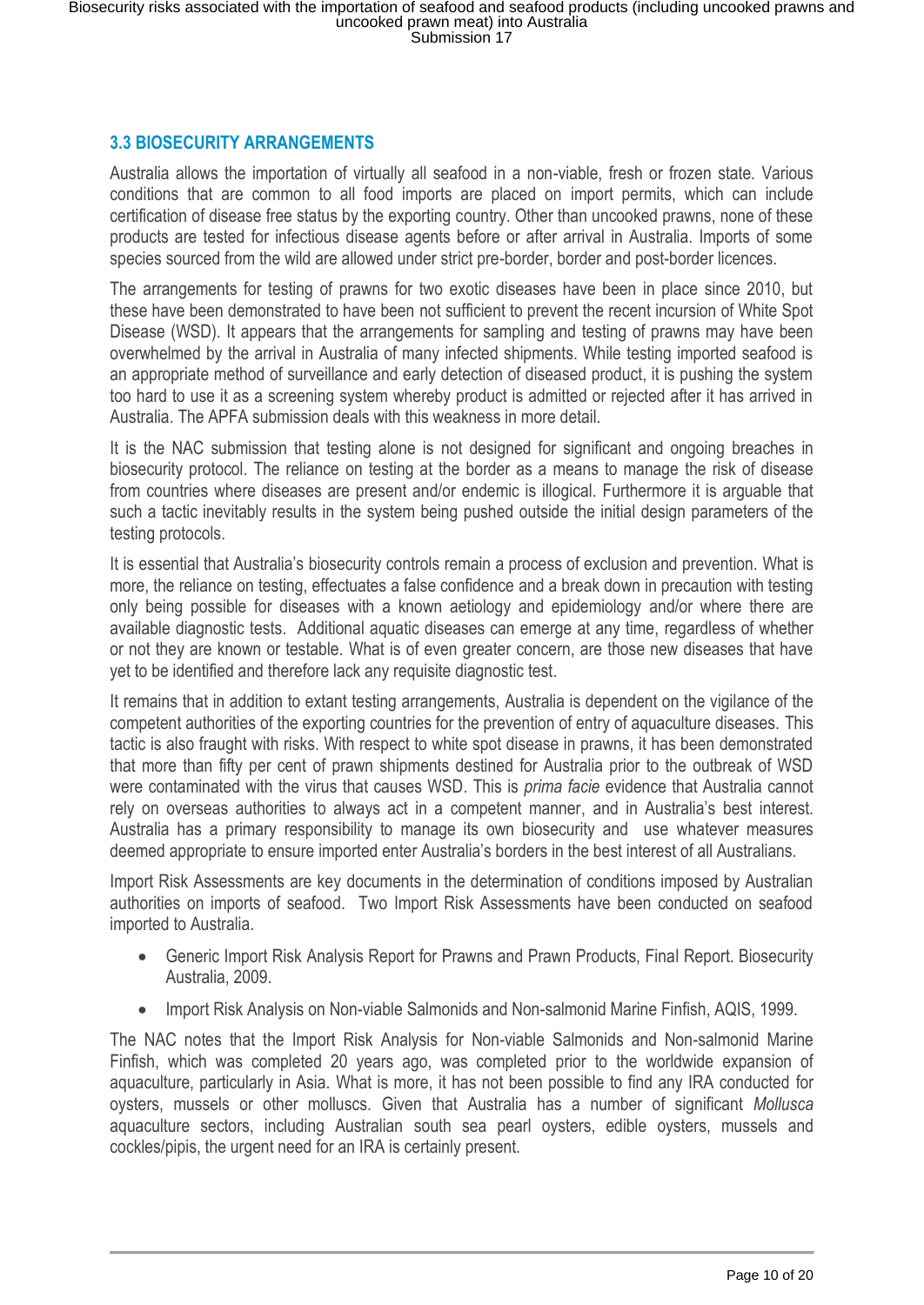# **3.4 SEAFOOD IMPORTATION & BIOSECURITY RISKS**

The NAC notes, that over the past three decades, global aquaculture production has grown tenfold, from 5 million tonnes to 63 million tonnes (World Bank, 2013). As with any rapidly growing industry, there is a risk component in the global expansion of aquaculture that has not been adequately recognised by governments (Brugere et al 2017). Not surprisingly for an intensified animal industry, disease is the biggest constraining factor in aquaculture (Stentiford et al 2012). It is well documented that global pandemics have removed or temporarily halted production of prawns, oysters, salmon and other species in many countries over the past decade (Stentiford et al 2017). These epidemics are sure to continue as new diseases continue to emerge (Thitamadee, 2016) and seafood and seafood products (one of the most traded commodities on Earth) continue to be traded.

The expansion of aquaculture in Asia has also occurred at frenetic pace relative to some other areas; and this expansion provides a specific risk to Australian aquaculture because:

- Disease prevalence is very high in Asian aquaculture,
- Aquaculture products (such as prawns or barramundi) which are produced in Asia are very cost effective for Australian consumers, and to that end enjoy considerable demand, The "Australia"s Seafood Trade" Report (DAWR 2015) reports that "*In Australia, frozen and thawed basa (catfish) fillets from farms in Vietnam are now the most commonly and widely eaten import*." The report further notes that "*the low lost, white boneless flesh and neutral flavour of basa makes it attractive to a large cross section of the Australian Community*."
- Asia is the major source of seafood Australian aquaculture imports and it is noted that these additional volumes of incoming seafood places significant pressure on domestic agencies to effectively test and manage the likelihood of incoming aquatic diseases,
- In many Asian countries, biosecurity controls, disease reporting and compliance arrangements are not as effective as they need to be if Australia is to rely on certification by competent authorities for prevention of disease incursions.

The impact of the above four points can be seen in the recent prawn WSD incursion, where it is clear from public evidence that a significant proportion of import consignments were contaminated.

The NAC submits that any future evaluation of import controls on aquaculture product into Australia must be precautionary in approach, and be predicated on the assumption that the risk of incursion by known and new, unknown diseases is large and increasing. However NAC also submits, that it is important that import controls are fit for purpose, they are within Australia's best interest and are consistent with Australia"s international trade obligations including conformance with WTO rules, SPS Agreement provisions and trade agreements with key export markets.

The NAC submits that fit for purpose import controls, could be better developed with greater inclusion of aquaculture and seafood producers at the biosecurity/trade interface. It is noted that the recent Inter-Governmental Agreement on Biosecurity (IGAB) Review Report (2016), recommended movement towards real and effective shared responsibility between Industry and Government, noting increased engagement and consultative capacity for stakeholders. NAC notes that Recommendation 2 of this report recommends "*the Primary Industries Technical Market Access and Trade Development Task Group, should seek to enhance engagement with industry to ensure that Australia's market access strategies are aligned appropriately through an agreed priority setting process, and that the degree of transparency and communication is carefully weighed against its level of risk to trade activities*." NAC responded acknowledging the need to explicitly extend the recommendation to biosecurity engagement.

Currently Industry is all but excluded from direct engagement these processes, yet it is NAC"s strong argument that no-one is better placed than aquaculture seafood producers to understand the tension between the importance of engaging with external markets and adhering to and relying on effective biosecurity.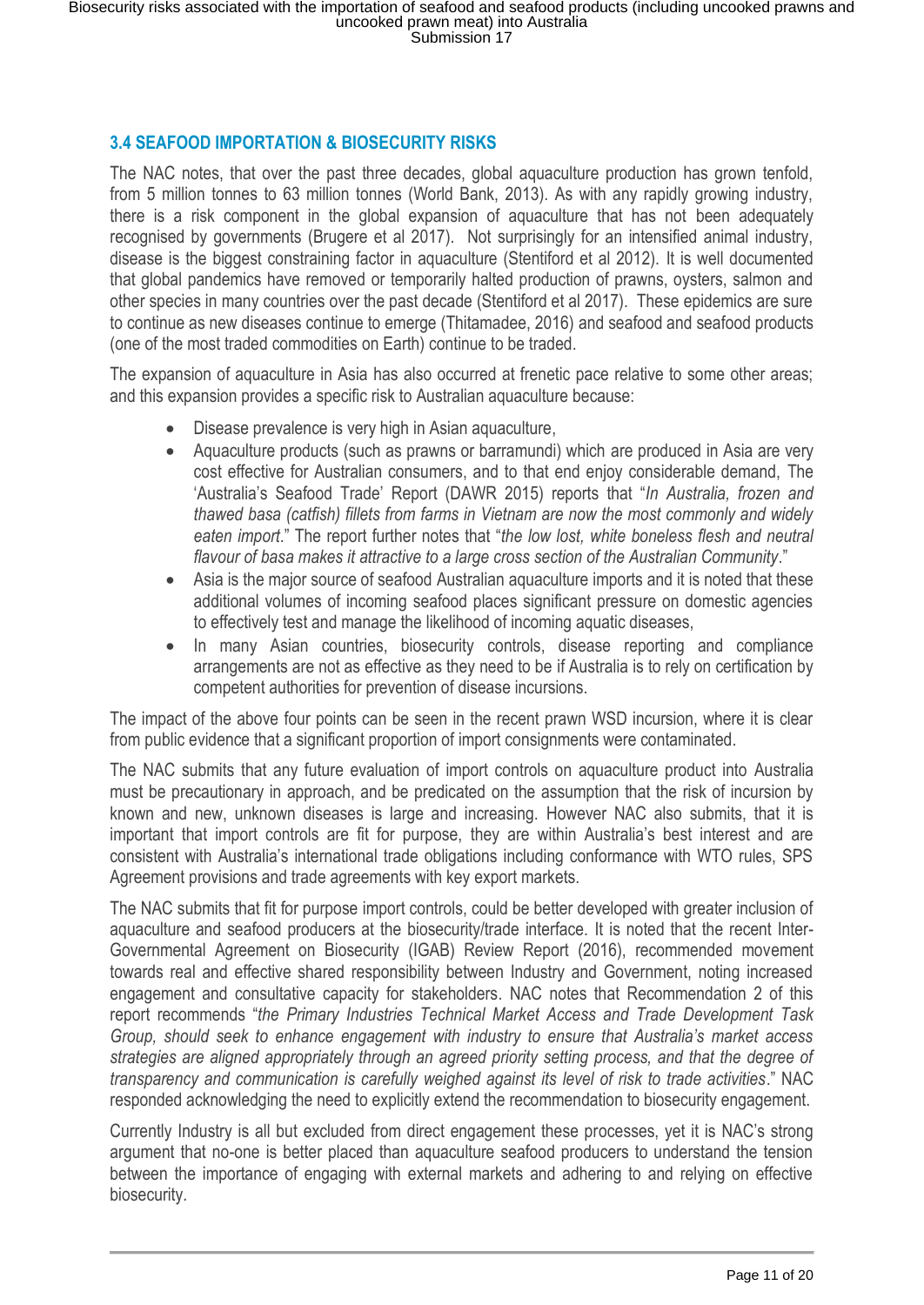### **3.5 SPECIFIC INDUSTRY SECTOR ISSUES**

This section deals with some issues that have been identified by individual NAC members.

#### Australian Prawn Farmers Association (APFA)

The NAC fully supports the comments and recommendations made by APFA to the Inquiry. In particular, the following recommendations bear repetition.

1. *Dismantle the importation controls based on disease testing.* NAC notes that it needs to be generally accepted that diseases such as WSD are endemic in Asian countries, that export farmed prawns to Australia, to the extent that is highly unlikely that imported prawn products will be free of disease.

The predictive value of the testing standards set by the import risk assessment for imported prawns is too low to prevent an influx of diseased prawns. Also, testing cannot prevent the entry of the new exotic diseases of prawns that are continually emerging. A system whereby tens of thousands of tonnes of imported product, of which up to fifty percent might be infected, must be tested by specialist laboratories on arrival in Australia is bound to fail. The sheer volume of work, its enormous cost to the importer, the delay in clearance from customs, the time required by customs staff, the high proportion of test positive consignments, the subjective interpretation of marginal test results, and the inevitable human errors associated with such a large volume of sample collection and testing all conspire to cause problems. Dismantling this system would achieve significant savings for government and industry throughout the supply chain. Post entry testing should be restricted to audits and investigations.

- 2. *Harmonise import conditions for prawns with other imported meats*. Cooking is considered to be an effective method for elimination of pathogens in pork and chicken, which underpins the import controls for these products. Prawn import controls should be set at the same Appropriate Level of Protection as chicken, pork and salmon. Furthermore, it should be noted that the Tasmanian salmon aquaculture industry is further protected through geographical isolation combined with bans on importation of uncooked salmon products.
- 3. *Eliminate the "Highly Processed" risk management option in the import controls*. This option, even if applied correctly, is a mechanism by which many tonnes of diseased prawns can be knowingly released into Australia"s retail markets and should be eliminated immediately.
- 4. *Enhance inspection of Australian prawns that are processed in Asia then re-imported*. Any approved arrangements for reimporting of Australian prawns that have been processed overseas should involve direct inspection and ongoing audits of the overseas processing establishments by Australian authorities.
- 5. *Continued surveillance.* There is a proportion of importers/exporters that are willing to circumvent the law. It would be folly to think that prosecution of some people and introduction of new controls will completely solve the problem. Consequently, no matter what changes are made, ongoing surveillance of prawns in retail outlets is strongly recommended. Similarly, awareness of the possibility of corruption should be incorporated in any monitoring of the prawn import controls.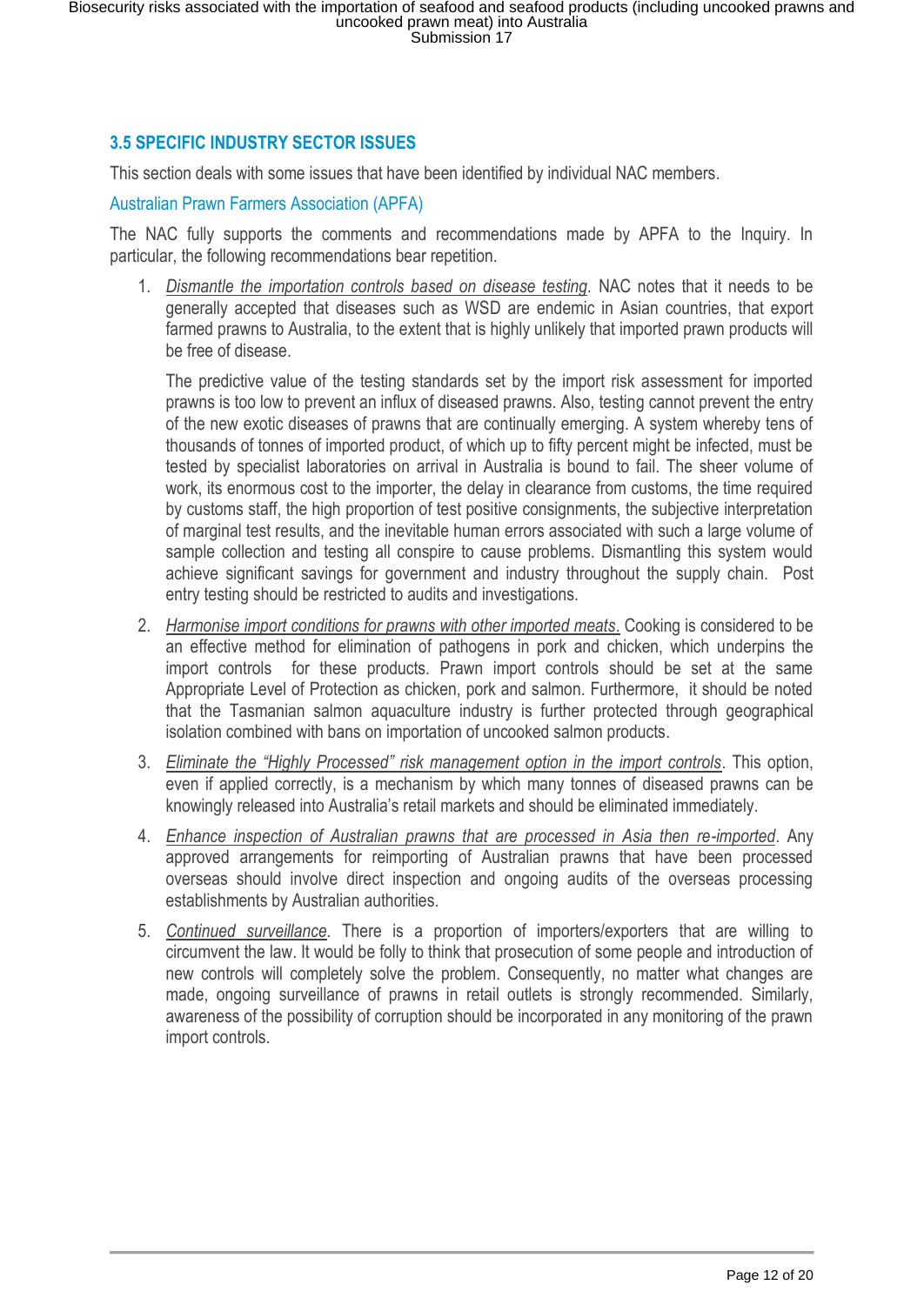### Australian Barramundi Farmers Association (ABFA)

The NAC supports the Australian Barramundi Farmers Association (ABFA) in its objective of eliminating the risk associated with importation from Asia of fresh and frozen whole and filleted Barramundi.

With respect to risks associated with the import of barramundi products, ABFA submitted to the Joint Select Committee Inquiry on *Northern Australia Inquiry into opportunities for expanding aquaculture in Northern Australia*, that risks are exacerbated by a requirement to sell ALL *Lates calcaifer* [barramundi] products, which is known overseas as "Asian Sea Bass" as "barramundi" regardless of whether it was produced in Asia and imported into Australia. ABFA recommends that the name "barramundi" be reserved solely for fish that have been wholly grown or caught in Australia. It is accepted that Country of Origin Labelling would also go some way to deconstruct the confusion and overcome much of the risk.

The conditions for these imports are based on the 1999 Non-salmonid Marine Finfish IRA. Since that time serious new diseases of Barramundi have emerged in Asia; eg Pot Belly Syndrome and Scale Drop Syndrome.

To further examine the potential risks to the Australian Barramundi industry, Charles Sturt University conducted a Fisheries Research and Development Corporation (FRDC) funded research project to assess the risk of exotic disease introduction from the importation of Barramundi products (Hernandez-Jover et al, 2017). The study identified four exotic disease agents as hazards, including:

- Red sea bream iridoviral disease
- Infectious spleen and kidney necrosis virus
- Pot Belly Syndrome
- Scale Drop Syndrome

Applying the same IRA process used by Biosecurity Australia, the project determined that the overall risk of introduction and establishment of these four diseases as a result of importation of Barramundi products is *Moderate*. Hence, significant, additional risk mitigation is required to achieve the Appropriate Level of Protection necessary to meet Australia"s biosecurity standards.

In addition, exotic strains of *Vibrio* spp. and *Streptococcus* spp., pathogens that are present in Australia, were also identified as hazards, although the risk was lower.

The ABFA wrote to the Australian Government Department of Agriculture about its concerns on 11 October 2014 (Calogeras, 2014). The ABFA again wrote to the Minister for Agriculture and Water Resources on 9 January 2017, repeating its concerns (Hayward, 2017). In his response, the Minister stated that his department would evaluate the findings of the FRDC report referred to above, and *may conduct a review of current risk management measures if the outcomes of the report indicate the need*. The ABFA have provided a copy of the report and their recommendations on how to address the risks identified to the Assistant Secretary at the Animal Biosecurity Branch as indicated as the contact person by the Minister (3 May 2017) and also provided the Minster with the report and recommended actions (9 May 2017). The NAC joins with ABFA in strongly urging the Minister to initiate a review of the importation risk management arrangements for Barramundi products and other seafood sourced from aquaculture..

In the interim it is strongly recommended that a precautionary approach is applied to the importation of barramundi products, which should coincide with a testing regime where representative samples of imported fresh and frozen Barramundi products are tested for the above four diseases on arrival in Australia, and if positive results are obtained immediate preventative action is taken.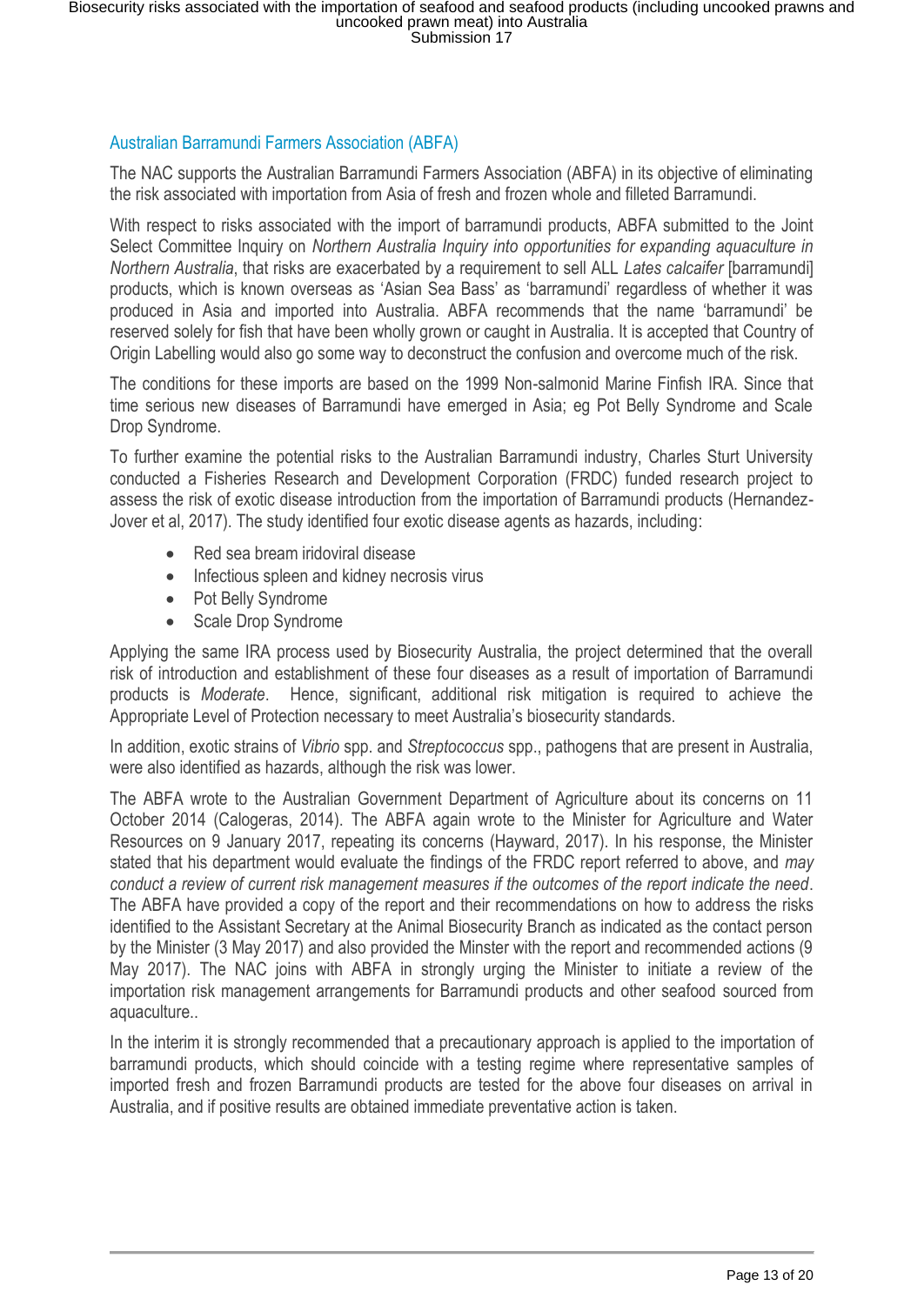### The Australian Salmonid Industry

Fresh and frozen salmon products are imported into Australia. Much of the salmon imported into Australia comes from Scandinavian countries (i.e. Norway) where serious diseases that do not occur in Australian are endemic (e.g. Infectious Salmonid Anaemia (ISA-v)).

The Industry has advised that frozen products (even when they are frozen at -20 degrees in the cold chain) are still able to host (and therefore import into Australia) some viruses (as has been demonstrated in the WSD incursion). While the Industry recognizes domestic reliance on imported salmon and does not advocate any banning of Norwegian salmon and salmon products, it does advocate improved quality assurance on the disease profiles on products being imported into Australia.

The salmon Industry, like the barramundi Industry sees the unintended correlation between the importation of aquaculture products for human consumption and the deposition of these products or the use of these products as bait for fishing or for use in crab-pots or cray-pots, as a significant risk. The use of imported prawns as bait was the most likely pathway for the incursion of WSD in the Logan River prawn farms.

It has been suggested that with respect to disease risk in farmed salmon, the implementation of a system of entry testing of imported salmon for exotic disease, would provide early warning of any increase in risk.

Although the Industry acknowledges that there are additional controls placed on the sourcing arrangements, including age of the fish, existence of disease monitoring schemes and supervision of processing and packaging requirements which are varied according to whether the final destination is retail or wholesale; it is noted that industry involvement in import/export discussions from a fish health and certification perspective, would greatly benefit the Industry. It is also agreed that the active inclusion of industry in the import risk analysis process, would help to ensure that the aquaculture industry would be represented in key decisions especially with respect to new biosecurity legislation and regulation.

# The Australian Tuna Farming Industry

The Australian tuna farming industry, all based in Port Lincoln (SA), involves live capture of wild Southern Bluefin Tuna (SBT) in the Great Australian Bight (GAB), growing them out for 4-7 months then exporting the total harvest. The industry generates 1,300 FTEs on Eyre Peninsula.

Over 80% of the feed used in the farms is caught locally in the wild. The other 20% is imported and used under strict conditions.

The import of wild-sourced frozen baitfish by the Australian tuna farming industry was examined in detail in the 1999 IRA, and a whole range of import controls were initiated or strengthened. The Australian tuna industry supported and agreed with the controls. Subsequently A WTO Appeals Panel cleared these controls, declaring them as being consistent with Australia"s Appropriate Level of Protection.

Only baitfish – e.g. sardines, mackerel – that are sourced from the wild are permitted to be imported for tuna farming. It is recognised that these are a much lower risk than any bait sourced from aquaculture. The Government authorities in countries exporting to Australia must certify safeguards have been met – such as that the product is from the wild, that it has been washed, that it is not packed with any risk species, that there are no visible lesions, and that it has been frozen.

The imports are subject to inspection at the border and post-border. The post-border measures include – water temperature cut-off points for species such as herring and certain sardine species, compulsory thawing, and restricted (documented) movement between Quarantine Approved Premises. The water temperature threshold points are set at very precautionary levels.

There is no history of a viral event in global wild tuna stocks and no evidence of introduction of any disease via frozen imports of bait for tuna farms throughout the world (Europe, Japan, North America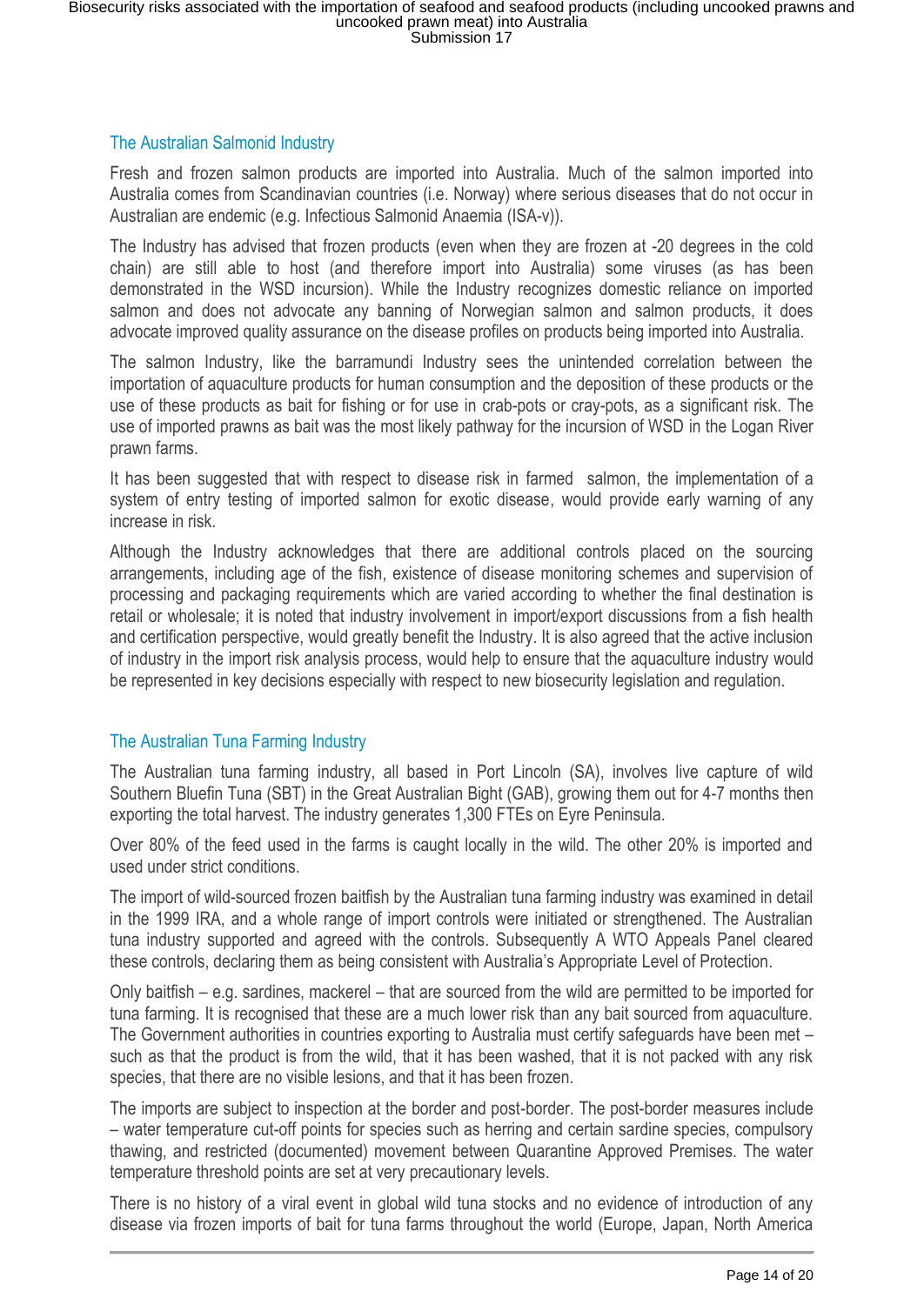and Australia). The Australian industry has a strong biosecurity culture – for the tuna, for associated species such as sardines and for the wider ecosystem,

Given this history, and all the other biosecurity priorities in Australia, It is our submission that there is no need for any re-examination of the current import measures for baitfish that is sourced from the wild.

### The Australian Oyster Farming Industry

The oyster herpes virus (OHsV-1) that causes Pacific Oyster Mortality Syndrome (POMS) was introduced into New South Wales in 2013. This introduction and the subsequent translocation of OHsV-1 to southern Tasmania in 2016 highlights the significant damaging financial and social effects that exotic aquatic diseases have on growers, employees and local communities.

It is clear and accepted that aquatic diseases will continue to emerge and impact upon oyster aquaculture (e.g. the recent emergence of pathogenic bacteria *Vibrio aestuarianus* which severely impacting oyster farming in France); consequently the oyster farming industry expects that the default position upon which Australia"s biosecurity controls are founded is that it is highly likely that imported farmed seafood products will carry diseases that are exotic to Australian oyster aquaculture and industries in general.

As an aquaculture industry that operates in coastal regions, oyster aquaculture is highly dependent on disease exclusion as the primary tool for defending industry biosecurity as in reality there is little that can be done to eradicate an aquatic disease that is permitted to enter these open water systems.

Oyster aquaculture and indeed other species such as *Pinctada maxima* (silver lipped pearl oysters), which are also harvested and subsequently grown out using pearl culture open aquatic areas are particularly susceptible to breakdowns in environmental biosecurity. It is noted that while robust on farm environmental biosecurity and rigorous translocation protocols are adhered to, the entry of an aquatic disease into these systems can have devastating consequences, and as demonstrated with POMS recently often does.

# **3.6 OTHER BIOSECURITY ISSUES**

#### On-Farm Biosecurity and Structural Adjustment

Aquaculture became established in Australia as a low biosecurity risk industry and has remained so until recent incursions of oyster herpes virus (OHsV-1), and WSD onto prawn farms in Queensland.

A major consequence of this latest WSD incursion is inevitably that not only prawn farms, but all aquaculture farms will need to review or increase their biosecurity arrangements, even when it has been clearly established that the incursion occurred through no fault of prawn farmers. The aquaculture industry has a major role in planning and implementing this transition and those sectors that have not yet done so will need to prepare farm specific a biosecurity/environmental Code of Practice and/or a biosecurity plans (Granville et al 2017).

It is noted that, the cost of upgrading farm infrastructure to meet biosecurity standards will run into many millions of dollars (World Bank, 2014, Ridge Partners, 2017). It would be a significant boost to an industry that despite being still very much in a development phase, if the governments of Australia could develop and implement structural adjustment programs that could assist the aquaculture industry to be more resilient and competitive and provide an agreed form of assistance in this area.

The NAC notes that a program similar to the Commonwealth On-Farm Further Irrigation Efficiency Program implemented for farms in the Murray Darling Basin could be a cost effective investment that could readily support Australian aquaculture.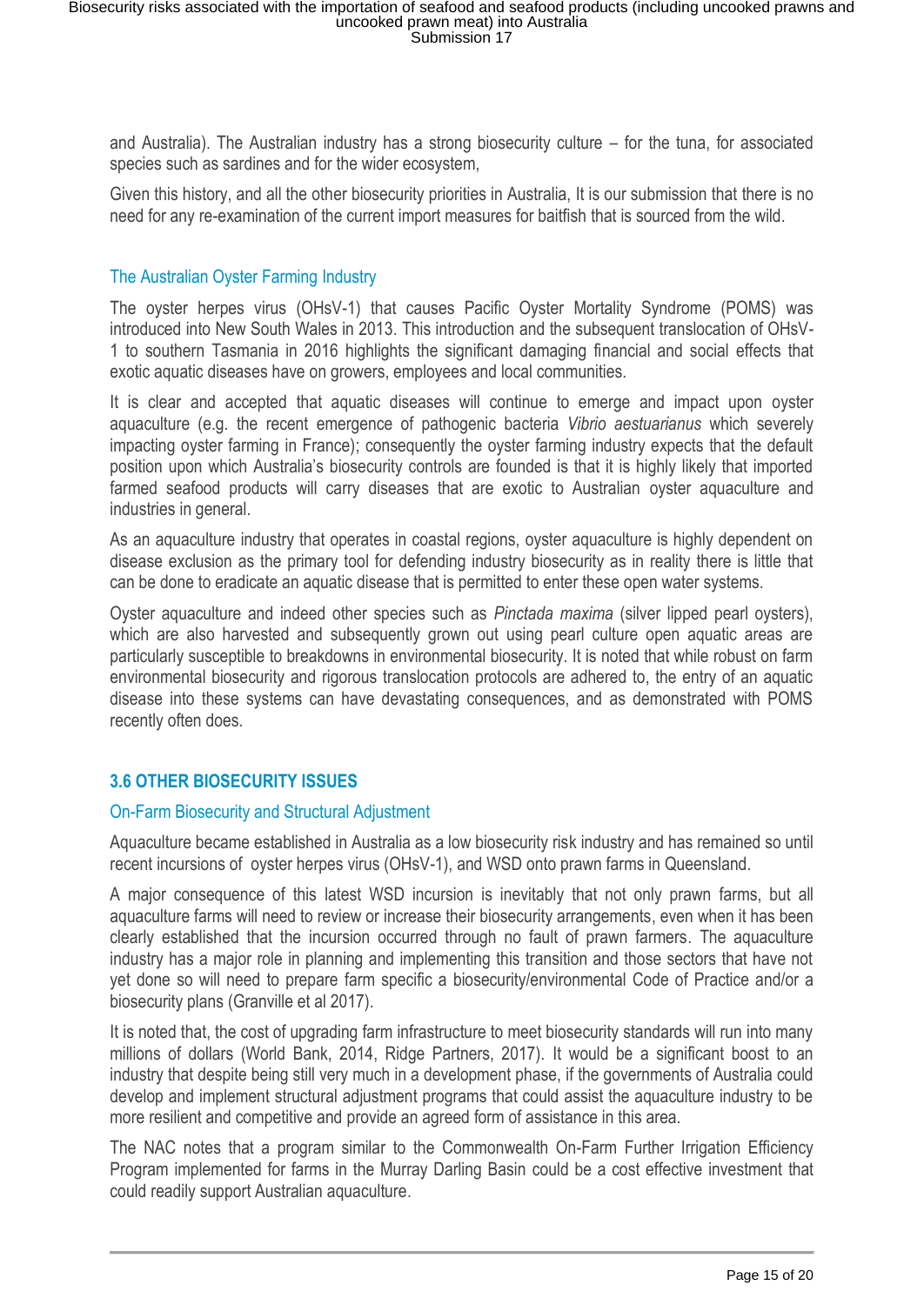### Emergency Aquatic Animal Disease Response Agreement (Aquatic Deed)

Since early 2016 the Aquaculture industry and the Government have been committed to a process on agreeing on an emergency aquatic animal disease response framework, which is built on principles of mutual commitment, shared responsibility and cooperation.

It is acknowledged that there are a range of benefits to all parties from the implementation of an Aquatic Deed between the aquaculture industry, Commonwealth and State governments. It is noted that these benefits have been enjoyed in a terrestrial context with both the Emergency Animal Disease Response Agreement (EADRA) and the Plant Deed. These extant deeds are comprehensive and include cost sharing and financial compensation arrangements, shared responsibility and response management, the assistance of expert biosecurity groups such as Animal Health Australia in preparation of biosecurity plans, the training of industry staff in biosecurity, the delivery of emergency disease incursion simulation exercises and participation in the management of Australia"s biosecurity system. It also allows the industry to come to agreement with the Australian and State governments so that industry representatives are part of the emergency disease response management bodies and are included in the decision making process. The agreement can also include conditions around communication and notification requirements.

The NAC has participated in the DAWR working group that is attempting to develop an Aquatic deed with all aquaculture industries, and has been committed to the process from its inception. However, it is not an easy process; the aquatic environment is challenging. It is not as previously anticipated, with the assumption that the terrestrial EADRA would be largely applicable to aquatic animals. What works in a terrestrial context does not readily translate in an aquatic context. For example unlike the terrestrial primary production industries, the aquatic environment provides little opportunity for quarantine; eradication is many aquatic contexts is not achievable with any real degree of certainty. What is more the connectivity of the aquatic environment (replete with aggravating factors such as currents, disease carrying animals such as birds, decapods and zooplankton and a lack of borders) makes control challenging, expensive and sustained.

#### Loss of Trust and Apparent Priority of Prosecution over Protection

It is noted, in evidence provided by Department of Agriculture and Water Resources (DAWR) staff to the Senate Estimates Committee over recent months, that DAWR had knowledge of the breakdown in biosecurity of prawn imports more than six months prior to the first diagnosis of WSD. It is further noted that the decision by DAWR not to inform industry and State governments of this situation in order to protect the integrity of prospective prosecutions has significantly damaged trust on many levels within the biosecurity framework. The recent correspondence from the Queensland Minister for Agriculture and Fisheries to the Deputy Prime Minister is one example of this problem (Byrne, 2017).

Similarly, evidence provided to the Senate Estimates Committee, confirming that 25 of 40 importers were under investigation for circumventing the import controls on prawn imports, is demonstrative of a systemic failure up and down the biosecurity and import regulatory process. Similarly, the apparent willingness of many prawn importers to flout biosecurity controls and the culture in DAWR that allowed it to happen has also reduced the confidence in Australia's import biosecurity framework for aquaculture products, to the point where there is substantial loss of faith in the whole import control process.

It is not enough to say that these problems were the result of a few rogues who worked around a system that is basically intact, the problem is now much deeper. After the release of the report of this Inquiry and that of the Inspector General of Biosecurity, a reconciliation meeting involving senior executives of all stakeholders might help clear the air and begin the confidence restoration process.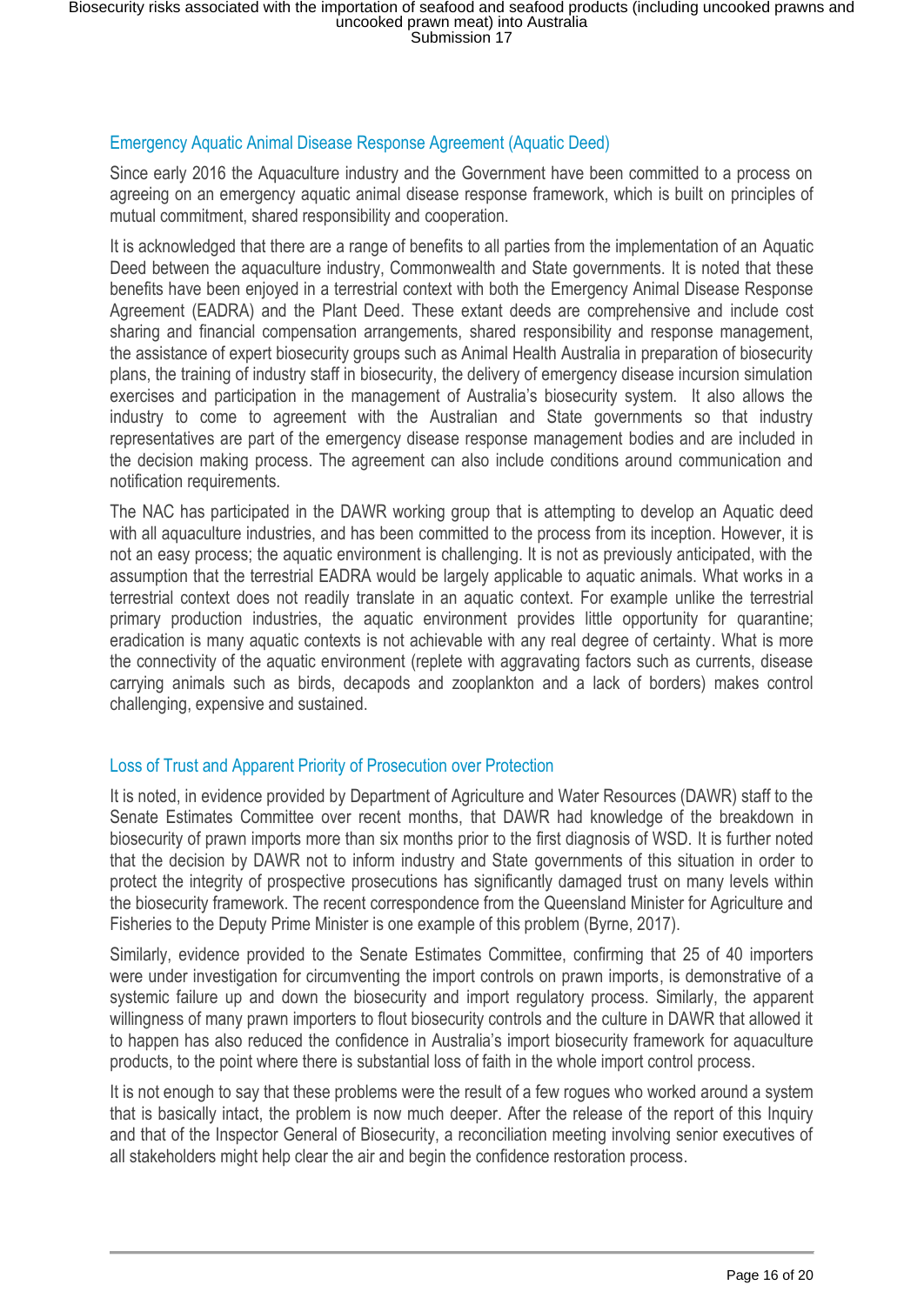# **3.7 RECOMMENDATIONS**

#### Recommendation 1

The NAC strongly urges the Australian Government to implement the recommendations provided to this Inquiry in the submission by the Australian Prawn Farmers Association.

#### Recommendation 2

The NAC recommends that an urgent Import Risk Analysis (IRA) be initiated for barramundi in the face of recognized, specific disease threats. This IRA needs to be predicated on Barramundi specific Harmonized Commodity Description and Coding System (HS) codes.

#### Recommendation 3

The NAC recommends that in order to ensure important that import controls are fit for purpose, are within Australia's best interest and are consistent with Australia's international trade obligations including conformance with WTO rules, SPS Agreement provisions and trade agreements with key export markets; there should be greater inclusion of aquaculture and seafood producers at the biosecurity/trade interface. Currently Industry although consulted, is all but excluded from direct engagement in these processes. It is NAC"s submission that aquaculture seafood producers are well placed to understand the tension between the importance of engaging with external markets and relying on and adhering to effective biosecurity.

#### Recommendation 4

The NAC strongly urges the Australian Government to undertake an IRA for molluscs.

#### Recommendation 5

The NAC acknowledges that it can take up to a year or more to complete an IRA. Therefore the NAC recommends that concurrent with the time required to undertake an IRA review, surveillance testing for exotic diseases should be conducted on representative samples of all imported, fresh and frozen aquaculture sourced seafood. In the event that there are significant detections, strong mitigation measures must be implemented, which could include temporary suspension of fresh and frozen aquaculture imports until the risk can be demonstrated to be low and that ALOP can be achieved.

The outbreak of white spot disease in Queensland puts considerable pressure on Australia"s competitive advantage as a low biosecurity risk aquaculture producer of high quality prawns. All prawn farms must now consider making significant capital investments in biosecurity infrastructure to prevent the introduction of disease agents. This includes arrangements for water filtration, disinfection, and the control of crabs, birds and the prevention of access by unauthorized persons.

#### Recommendation 6

The NAC encourages Commonwealth and State Governments to provide financial support for existing aquaculture farms to rapidly upgrade their biosecurity infrastructure. A system similar to the Commonwealth On-Farm Further Irrigation Efficiency Program available to farms in the Murray Darling Basin would be a cost effective investment.

The NAC notes that, following the incursions of POMS and WSD, leaders in government and industry recognise the negative impact of the absence of an Aquatic Emergency Animal Disease Response Agreement (Aquatic Deed) between Governments and Industry. Acknowledging that negotiations for an Aquatic Deed by Industry and Government parties is currently underway; it is widely accepted that such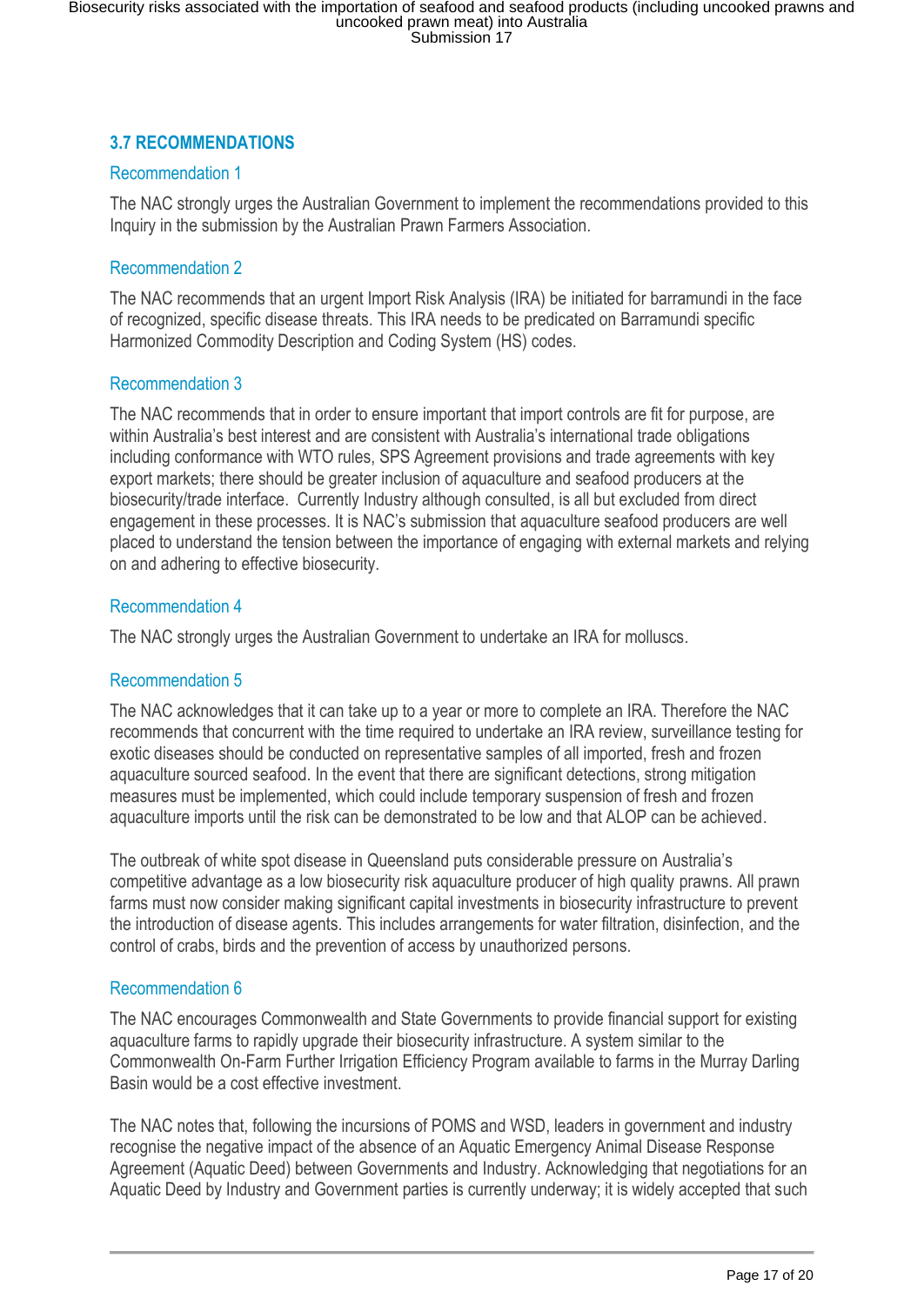an agreement should significantly improve communication, coordination and financing of future emergency disease responses.

#### Recommendation 7

Until the ratification of the Aquatic Deed, It is the recommendation of NAC that the Government remains totally responsible for any disease entry, which is the result of breakdowns in border biosecurity.(Aaron: Again, I thought our position is that this should also be in the Deed).

The NAC submits that evidence provided by Department of Agriculture and Water Resources (DAWR) staff to the Senate Estimates Committee over recent months makes it clear that DAWR knew of the breakdown in WSD biosecurity more than six months prior to the first diagnosis of WSD. The decision by DAWR not to inform Industry and State governments of this situation in order to protect the integrity of criminal prosecutions in Operation Cattai, has significantly damaged trust on many levels within the biosecurity chain. Similarly, the apparent willingness of many prawn importers to flout biosecurity controls and the culture in DAWR that allowed it to happen has reduced the confidence in Australia"s import biosecurity framework for aquaculture products.

# **4. CONCLUDING COMMENT:**

*The NAC appreciates the opportunity to make this submission and looks forward to working with the Senate Standing Committees on Rural and Regional Affairs and Transport and other interested parties to facilitate an improved, more inclusive and more effective National biosecurity framework and ultimately effectuate improved biosecurity outcomes, especially with respect to the importation of aquaculture sourced seafood and seafood products, where unacceptable risk to Australia's aquaculture industry can be directly or indirectly demonstrated.*

*Thank NAC is happy to discuss our submission should it be required.*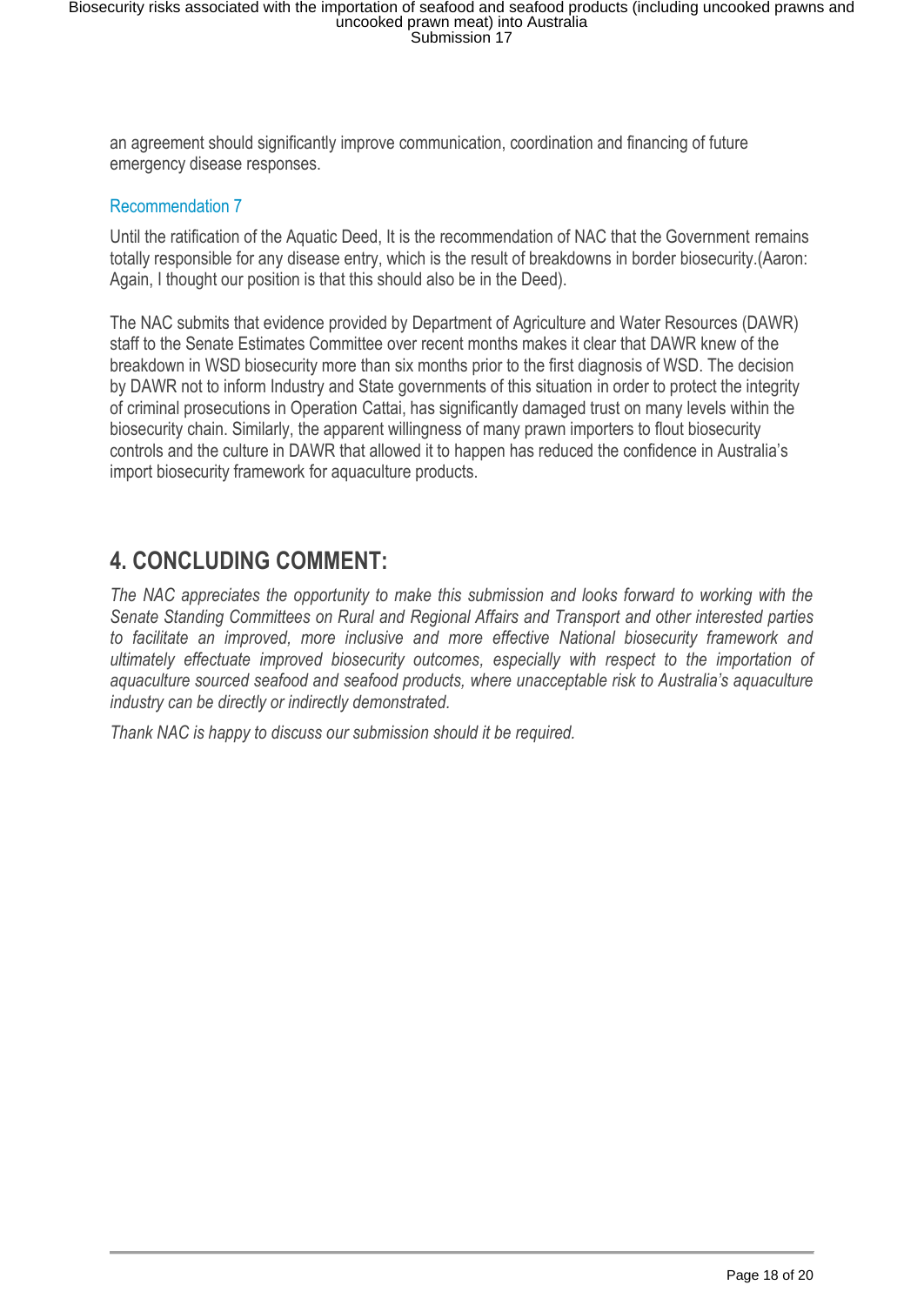# **4. REFERENCES:**

AQIS (1999) *Import Risk Analysis on Non-viable Salmonids and Non-salmonid Marine Finfish.* 

Biosecurity Australia (2009). *Generic Import Risk Analysis Report for Prawns and Prawn Products*. Final Report. Biosecurity Australia, Canberra, Australia. 7/2009, 292 pgs.

Brugere C et al, (2017) *People matter in animal disease surveillance: Challenges and opportunities for the aquaculture sector.* Aquaculture 467:158-169.

Byrne B, The Hon (2017) Letter to the Hon B Joyce MP, Ref CTS09275, 28 April 2017.

Calogeras C (2014) Letter to Biosecurity Australia, 11 October 2014.

Craik, W., Palmer, D., & R Sheldrake (2016) *Intergovernmental Agreement on Biosecurity Review Draft Report. IGAB Independent Review Repor*t. Department of Agriculture and Water Resources. December 2016. 128p

DAWR (2015) *Australia's Seafood Trade*. Department of Agriculture Publication. Canberra

Granville R, Neville P, Walker P (2017). White Spot Disease of Prawns Queensland Response 2016-17 Scenario Planning Advisory Panel Report.

Hayward S (2017) Letter to the Hon B Joyce, Minister for Agriculture and Water Resources, 9 January 2017.

Hernandez-Jover M, Shamsi S, Hayes L. (2017) *An assessment of the risk of exotic disease introduction and spread among Australian Barramundi farms from the importation of Barramundi products*. FRDC Project 2015-040, Draft Final Report, March 2017.

Kahn S.A, Beers P.T, Findlay V.L, Peebles I.R, Durham P.J, Wilson D.W & Gerrity S.E (1999) Import risk analysis on non-viable salmonids and non-salmonid marine finfish. Canberra: Australian Quarantine and Inspection Service.

Parliament of the Commonwealth of Australia (2016) *Scaling Up: Inquiry into Opportunities for Expanding Aquaculture in Northern Australia*. Joint Select Committee on Northern Australia. Parliament of the Commonwealth of Australia. Febraury 2016. 127p

Ridge Partners (2017) *Economic impact of 2016 White Spot Disease Outbreak.* FRDC project 2016- 267.

Savage, J (2015) *Australian fisheries and aquaculture statistics 2015*. Fisheries Research and Development Corporation project 2016-246. ABARES, Canberra, December. CC BY 3.0.

Stentiford GD (2012). Diseases in aquatic crustaceans: Problems and solutions for global food security. *Journal of Invertebrate Pathology* 110: 139.

Stentiford GD, Neil DM, Peeler EJ, Shields JD, Small HJ, Flegel TW, Vlak JM, Jones JB, Morado F, Moss S, Lotz J, Bartholomay L, Behringer DC, Hauton C, Lightner DV (2012). Disease will limit future food supply from the global crustacean fishery and aquaculture sectors. *Journal of Invertebrate Pathology* 110: 141–157.

Thitamadee, S, Prachumwat A, Srisala J, Jaroenlak P, Salachan PV, Sritunyalucksana K, Flegel TW, Itsathitphaisarn O (2016). Review of current disease threats for cultivated penaeid shrimp in Asia. *Aquaculture* 452: 69–87.

World Bank (2013) *Fish to 2030: Prospects for Fisheries and Aquaculture*. World Bank Report No. 83177 GLB.

World Bank (2014) *Reducing Disease Risk in Aquaculture*. World Bank Report Number 88257-GLB, June 2014.